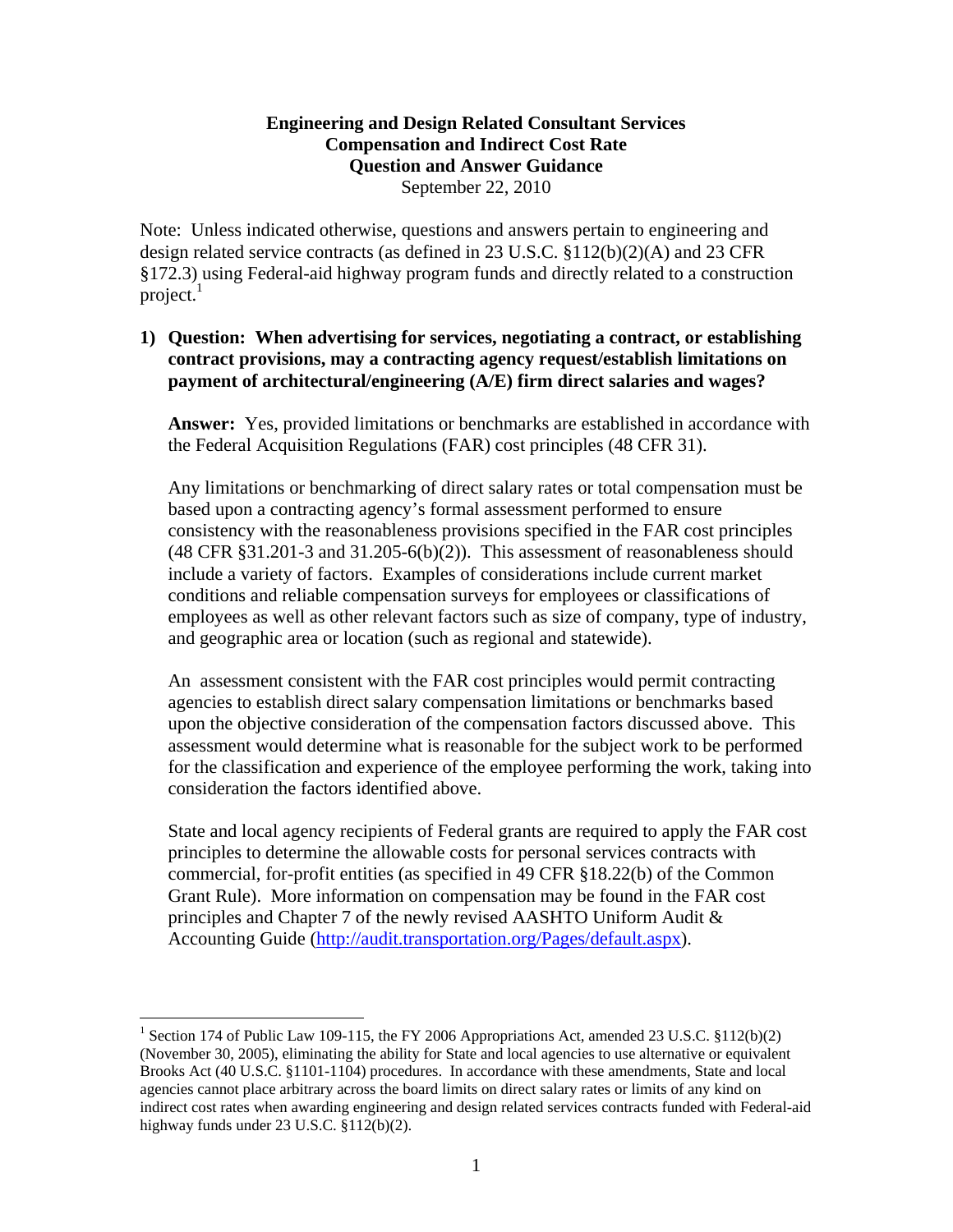Moreover, arbitrary or across the board limitations or benchmarks on direct salary / wage rates or total compensation which do not consider the factors prescribed in the FAR cost principles are contrary to the requirements of the Brooks Act (40 U.S.C.  $§1104(a)$ , which requires fair and reasonable compensation considering the scope, complexity, professional nature, and value of the services to be rendered (as required in 23 U.S.C. §112(b)(2)). Additionally, if limitations or benchmarks on direct salary rates and total compensation are too low, it could limit the number of firms and the qualifications of the firms which submit proposals to perform work on projects. Furthermore, direct labor limitations or benchmarks not supported by the cost principles create associated disallowed indirect costs which effectively limits the calculated indirect cost rate, contrary to 23 U.S.C. §112(b)(2)(D) and 23 CFR §172.7(b).

### **2) Question: May a contracting agency adjust a firm's audited and approved indirect cost rate, either through disallowance of certain cost items, or by reclassifying costs between direct and indirect cost categories?**

**Answer:** Generally, no. The allowability of costs on contracts is governed by the FAR cost principles (48 CFR 31) applicable to commercial, for-profit organizations (as specified in 49 CFR §18.22(b)).

As such, contracting agencies are not permitted to place limitations on indirect cost rates established in accordance with applicable FAR cost principles and must apply the firm's cognizant approved indirect cost rate for negotiation, administration, and payment of contracts for engineering and design related services that utilize Federalaid highway program funding and directly relate to an ultimate construction project (as specified in 23 U.S.C. §112(b)(2)(C)-(D) and 23 CFR §172.7(b)).

Exclusion of cost elements, which are allowable under the FAR cost principles, from calculation or application of the indirect cost rate is essentially a ceiling on the firm's rate, and in direct conflict with 23 U.S.C. §112(b)(2)(D). For example, consistent with the FAR cost principles, FHWA has interpreted State and local income taxes as an allowable cost item in accordance with 48 CFR §31.205-41. As such, contracting agencies must allow such costs in the computation of a firm's indirect cost rate. Similarly, contracting agencies must treat the facilities cost of capital / cost of money as an allowable cost item in accordance with the FAR cost principles (as specified in 48 CFR §31.205-10).

Contracting agencies may, in limited circumstances, request minor reclassifications between direct and indirect cost elements for certain items in their contracts. Such reclassification requests must be based on a demonstrated concern over the appropriate allocability of costs to benefiting cost objectives (contracts), be included in a contracting agency's written contracting procedures, and be approved in accordance with 23 CFR §172.9(a).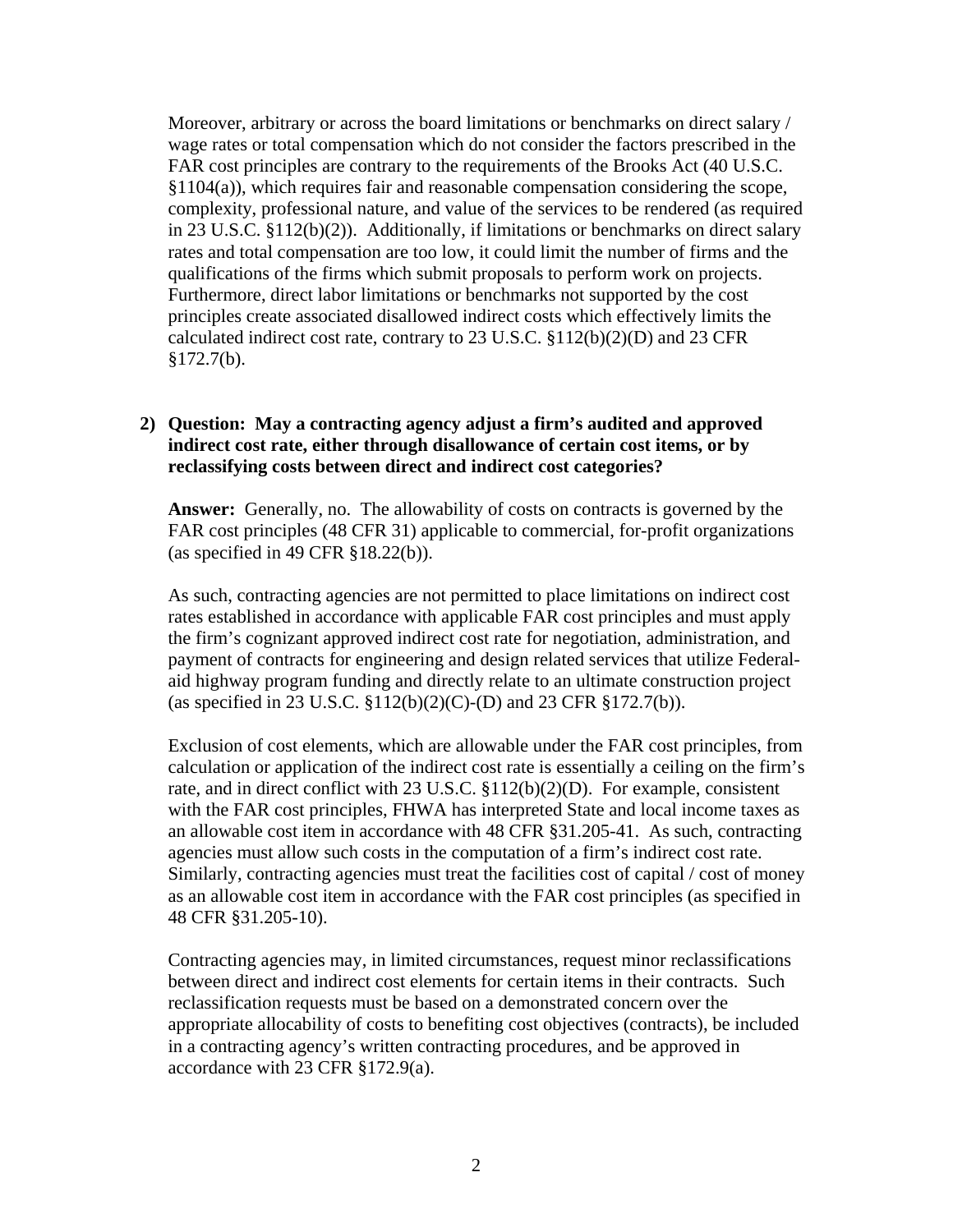**3) Question: May a contracting agency utilize a definition of compensation that differs from the Federal Acquisition Regulations (FAR) and have the ability to determine what costs will be allowed under compensation?** 

**Answer:** No, compliance with the FAR cost principles (as specified in 48 CFR 31) is required.

Compliance with the FAR cost principles is required in the procurement, management, and administration of engineering and design related service contracts that utilize Federal-aid highway program funding (as specified in 23 U.S.C. §112(b)(2), 23 CFR §172.7, and 49 CFR §18.22(b)). As such, deviations from the definition of compensation, how total compensation is calculated, and more importantly, disallowance of associated costs as specifically provided for in the FAR cost principles is not permitted on engineering and design related consultant service contracts utilizing Federal-aid highway funding.

As stated in the response to Question No. 1, a contracting agency may limit or benchmark direct salary rates or total compensation based upon a formal assessment performed to ensure consistency with the FAR reasonableness provisions (as specified in 48 CFR §31.201-3 and 31.205-6(b)(2)).

# **4) Question: May contracting agencies question the reasonableness of indirect cost/overhead rates for engineering and design related service contracts utilizing Federal-aid highway funding?**

**Answer:** Reasonableness is determined during the conduct of the indirect cost rate audit, conducted in accordance with Generally Accepted Audit Standards, and following the AASHTO Uniform Audit & Accounting Guide. Contracting agencies shall use and apply a cognizant approved indirect cost rate established in accordance with the FAR cost principles contained in 48 CFR 31 for the for the purposes of contract estimation, negotiation, administration, reporting, and contract payment and the rate shall not be limited by administrative or de facto ceilings of any kind (as specified in 23 U.S.C. §112(b)(2)(C)-(D) and 23 CFR §172.7(b)).

A contracting agency may not request or start negotiations of a lower indirect cost rate than was established by a cognizant approved audit. A lower indirect cost rate may be used only if proposed / submitted by the consultant firm, however the consultant's offer of a lower indirect cost rate shall not be a condition of qualification to be considered for the work or the contract award (see 23 CFR §172.7(b)).

The use of a statewide average indirect cost rate or average direct salary rates to initially scope or program a project is an acceptable method to estimate overall project costs and serve as an indicator of the level of effort moving forward. However, once the most highly qualified consultant is identified, contracting agencies must utilize the consultant's cognizant approved indirect cost rate and direct salary rates (which may be evaluated for reasonableness as stated in the response to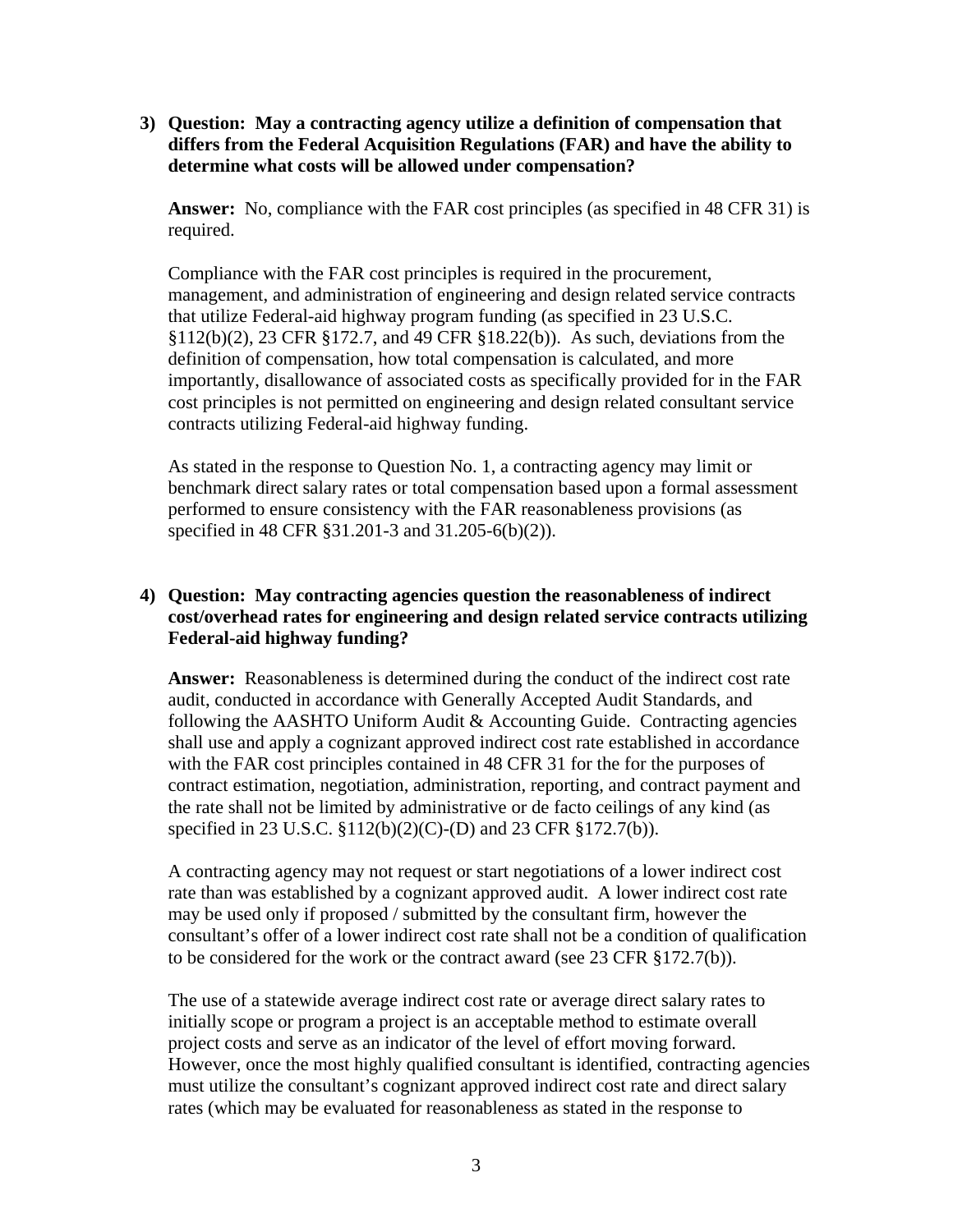Question No.1) in establishing a revised independent cost estimate to be used in negotiating and administering contracts or contract amendments in accordance with the aforementioned Federal laws and regulations.

To enhance the quality of independent cost estimates and overall cost effectiveness of consultant contracts, the focus of negotiations should be on improving identification of the tasks to be performed, products to be produced, services to be provided, level of effort needed to complete those tasks, the classifications and experience of staff required to complete those tasks, and other direct contract costs.

Refer to Questions 8 through14 in Chapter 12 (pages 117-118) of the AASHTO Uniform Audit & Accounting Guide for a detailed discussion of the use of indirect cost rates other than as established through the cognizant approval process or when under dispute (as specified in 23 CFR §172.7(c)).

# **5) Question: Is it possible for contracting agencies to cap a consultant's indirect cost rate or direct salary rates on engineering and design related service contracts that do not utilize Federal-aid highway funding?**

**Answer:** Yes, subject to State laws, policies, and procedures, State and local agencies may place a limitation on or benchmark a consultant's indirect cost rate and direct salary rates if the engineering and design related services contract does not involve Federal-aid highway funding.

The reasonableness provisions specified in the FAR cost principles (48 CFR §31.201- 3 and 31.205-6(b)(2)) for determination of allowable costs for personal services of commercial, for-profit entities (as specified in 49 CFR §18.22(b)) apply only when any Federal grant funds are involved (see reasonableness discussion in the response to Question No. 1). Additionally, the indirect cost rate provisions of 23 U.S.C.  $§112(b)(2)(C)$ -(E) apply only when Federal-aid highway funding is participating on engineering and design related service contracts that directly relate to a highway construction project subject to the provisions of 23 U.S.C. §112(a).

However, the cost of consultant service contracts that utilize only State or local agency funding which were not procured, negotiated, or administered in accordance with applicable Federal and State laws and regulations would not subsequently be available to meet the non-Federal share of costs for subsequent phases of a federally funded project.

# **6) Question: Does the method used to procure engineering and design related services influence the ability for a State or local agency to cap a consultant's indirect cost rate or the direct salary or total compensation of employees***?*

Answer: Yes, subject to State laws, policies, and procedures, State and local agencies may be able to place a limitation or benchmark on a consultant's indirect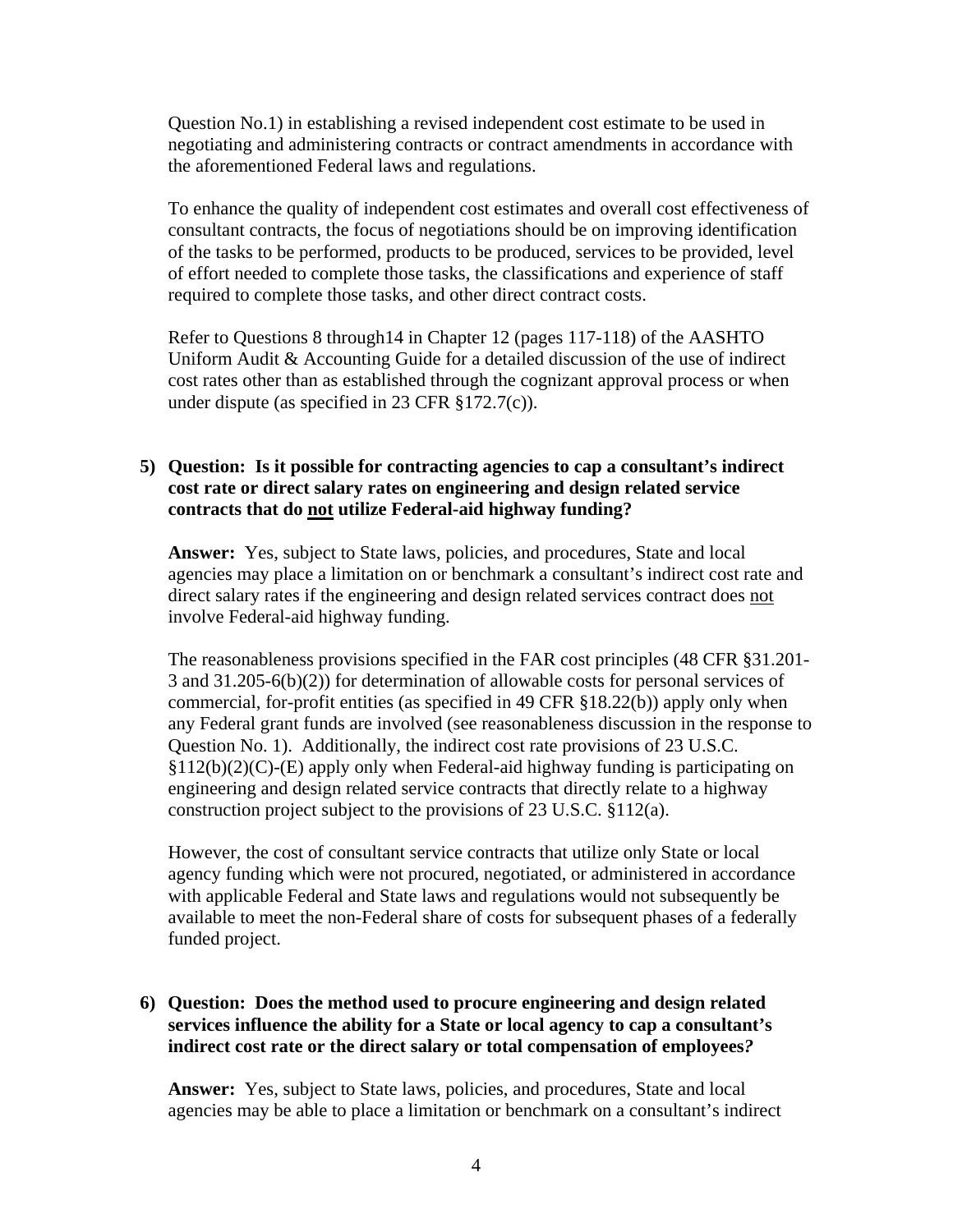cost rate when using the small purchase procedures or noncompetitive negotiation (*e.g.* emergency procurement) procurement methods for engineering and design related services contracts that utilize Federal-aid highway program funding.

Small purchase procedures (as specified in 23 CFR  $\S 172.5(a)(2)$ ) may only be used for engineering and design related services contracts whose total costs are below the lesser of the Federal \$100,000 simplified acquisition threshold (as specified in 41 U.S.C. §403(11)) or the State's established threshold.

Non-competitive procurement (as specified in 23 CFR  $\S 172.5(a)(3)$ ) may only be used under a limited set of established circumstances and requires a formal justification submittal to and approval from the FHWA.

Small purchase (23 CFR §172.5(a)(2)) and non-competitive negotiation (23 CFR §172.5(a)(3)) procurement methods are not required to follow a Brooks Act compliant qualifications-based selection process and therefore are not required to comply with the indirect cost rate provisions specified in 23 U.S.C. §112(b)(2)(C)- (E). For these procurement methods, the State or local agency must follow the same laws and procedures that it follows when using its own funds (as specified in 49 CFR §18.4 and 18.36(a)-(b)). When procuring property and services under a Federal grant, a State or local agency must complete the procurement in accordance with its own State or local laws, regulations, policies and procedures which are not in conflict with applicable Federal laws and regulations. When the State or local procedures are in conflict with Federal requirements, the Federal requirements prevail where use of Federal funds is involved.

As such, State and local agencies may negotiate indirect cost rates in accordance with applicable State and local laws, regulations, policies, and procedures when procuring engineering and design related services contracts under small purchase or noncompetitive negotiation procedures.

Regardless of the procurement method utilized, State and local agencies may establish limitations or benchmarks on consultant direct salary rates or total compensation provided the limitations are established in accordance with the Federal Acquisition Regulations (FAR) cost principles (48 CFR 31). The reasonableness provisions specified in the FAR cost principles (48 CFR §31.201-3 and 31.205-  $6(b)(2)$ ) for determination of allowable costs for personal services of commercial, forprofit entities (as required in 49 CFR §18.22(b) of the Common Grant Rule) apply when any Federal grant funds are involved. As such, limitation or benchmarking of direct salary rates or total compensation must be based upon a contracting agency's formal assessment to determine what are reasonable costs in accordance with the reasonableness provisions specified in the FAR cost principles (see reasonableness discussion in the response to Question No. 1).